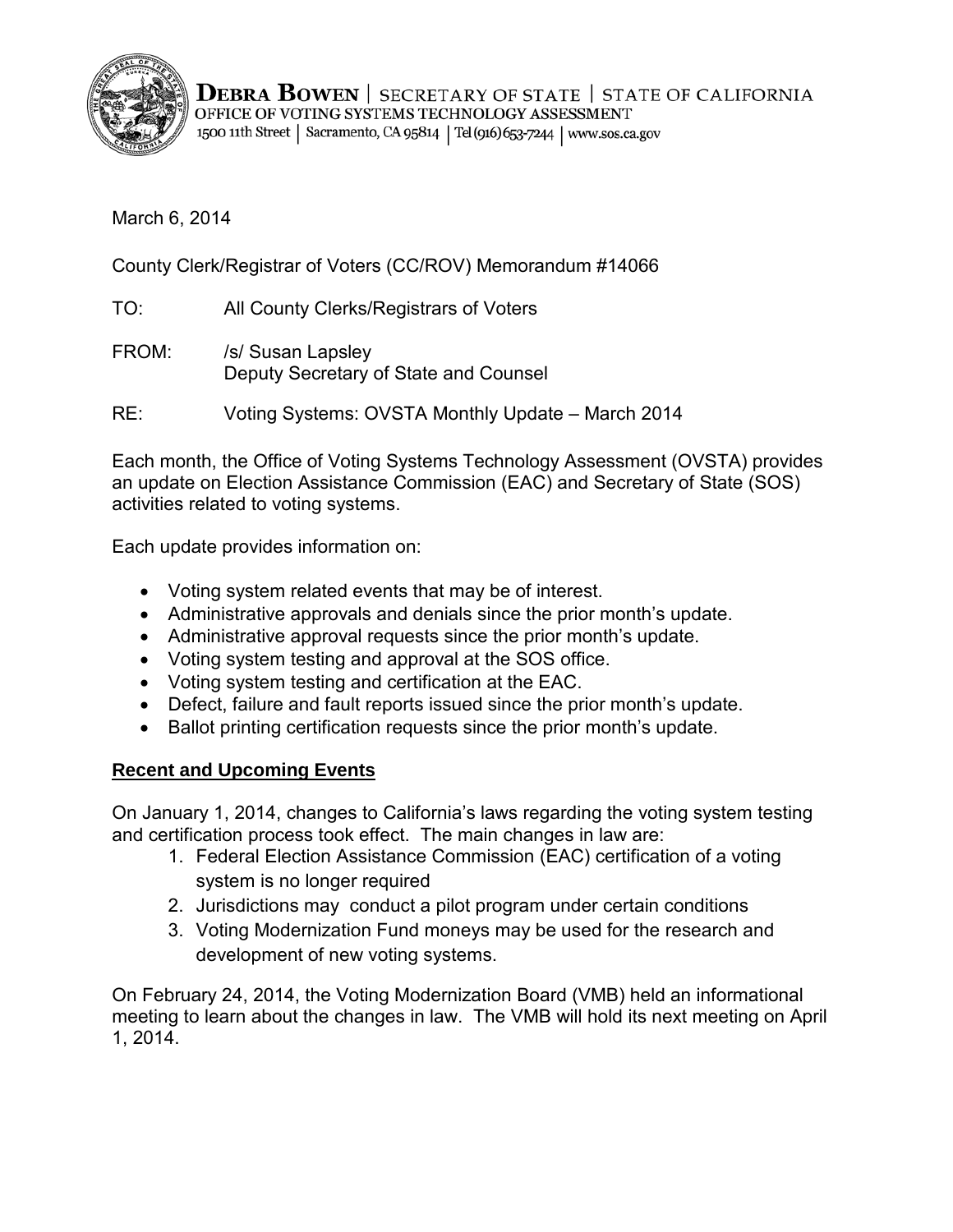# **Administrative Approval Requests**

California Elections Code section 19213 precludes a voting system or part of a voting system that has been approved by the Secretary of State from being changed or modified until the Secretary of State has determined that the change "does not impair its accuracy and efficiency. . . ."

Information on submitting an administrative approval request is in ["Requesting](http://www.sos.ca.gov/voting-systems/cert-and-approval/vsysapproval/admin-approval-requirements2012.pdf)  [Administrative Approval of a Change or Modification to an Approved Voting System.](http://www.sos.ca.gov/voting-systems/cert-and-approval/vsysapproval/admin-approval-requirements2012.pdf)"

• There are currently no administrative approval requests.

## **Testing and Approval by the State of California**

• The Secretary of State received a completed application for the Dominion Democracy Suite 4.14 Voting System on November 13, 2013. The system is composed of the election management system, a combined ballot marking device and precinct count optical scan machine and an off-the-shelf central count scan machine. The source code review began December 2, 2013, the functional testing began February 3, 2014, and the penetration testing began February 10, 2014.

## **Testing and Certification at the EAC**

The EAC provides a [weekly update](http://www.eac.gov/blogs/voting_system_testing_update_3414/) of voting system testing. As of March 4, 2014, the current testing and certification status for systems relevant to California is:

**ES&S Unity 3.4.1.0.** Wyle submitted the Test Report to EAC on February 6, 2014. EAC will provide comments or approval by March 6, 2014. Related documents can be found on the EAC [website.](http://www.eac.gov/testing_and_certification/voting_systems_under_test.aspx)

**ES&S EVS 5.0.1.0.** EAC issued an Initial Decision on certification for this system on February 25, 2014. Related documents can be found on the EAC [website.](http://www.eac.gov/testing_and_certification/voting_systems_under_test.aspx)

**ES&S EVS 5.2.0.0.** Wyle submitted the draft Test Plan to EAC on February 14, 2014. EAC will provide comments or approval by March 14, 2014. Related documents can be found on the EAC [website](http://www.eac.gov/testing_and_certification/voting_systems_under_test.aspx)**.**

**Hart InterCivic Verity 1.0.** Delivery of equipment to SLI to begin testing is now expected in late February or early March. Related documents can be found on the EAC [website.](http://www.eac.gov/testing_and_certification/voting_systems_under_test.aspx)

The EAC's ["Voting Systems Under Test"](http://www.eac.gov/testing_and_certification/voting_systems_under_test.aspx) and ["Certified Voting Systems"](http://www.eac.gov/testing_and_certification/certified_voting_systems.aspx) pages provide more specifics on each voting system.